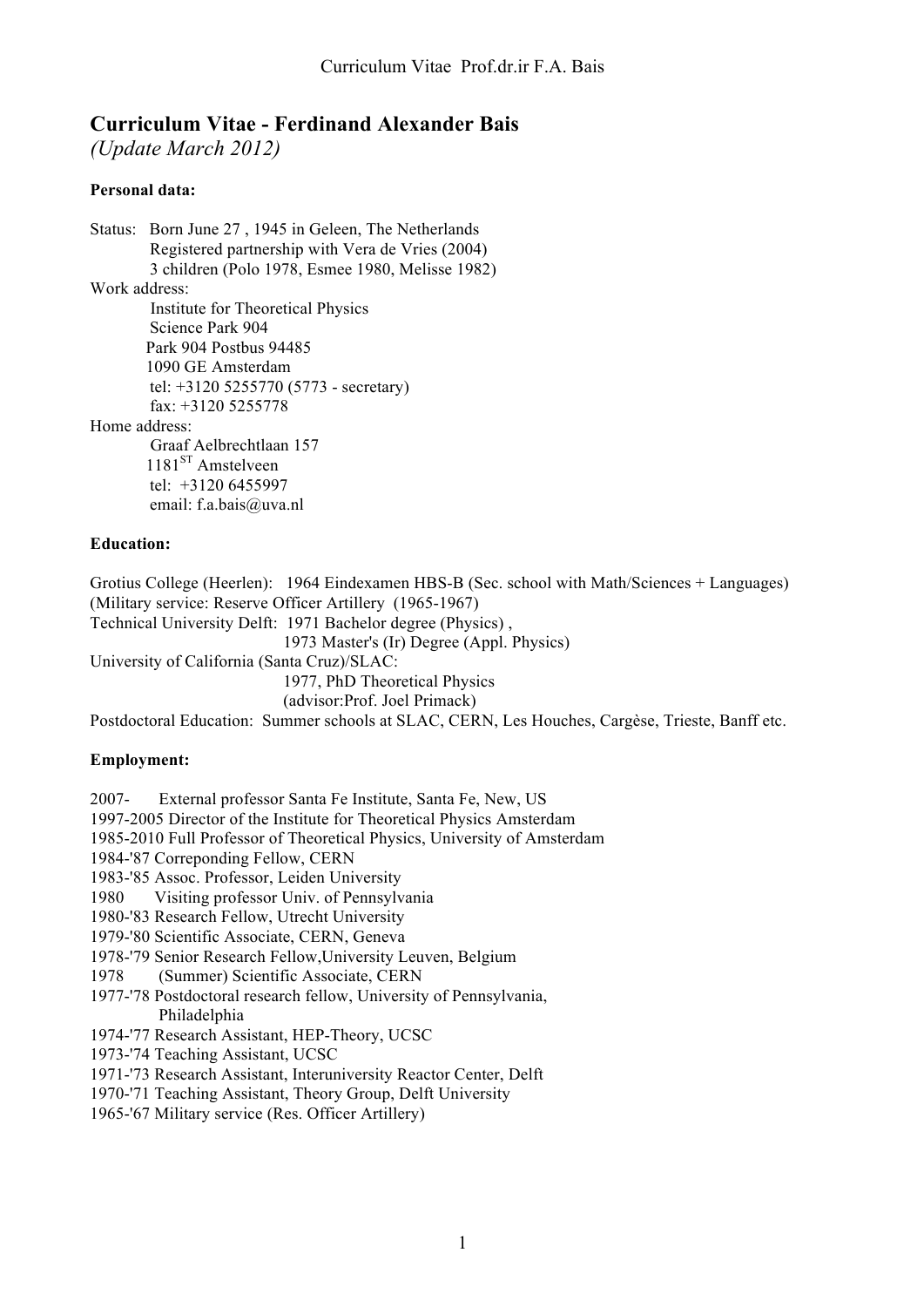# **Recent Activities:**

### 2012

Workshop on topological states of matter at UvA Lecturer Comenius Course, Cambridge,UK Translations of various books in Russian and Chinese Director of Complex Systems Summmer School of the Santa Fe Institute, USA Organizer of workshop " Touching Tomorrows world with today's science" at SFI, USA

# 2011

UvA Teacher of the Year Award. Invited lectures in Moorea, Dublin, Beijing, Tianjin, Cambridge. Invited author at Beijing International Book Fair. Royal decoration: "Officier in de orde van Oranje Nassau" Co-organizer of miniworkshop "Touching tomorrows world with todays science" at the Santa Fe Institute Lid lustrumcommissie UvA. Teaching activities: Keerpunten in de natuurwetenschappen (Beta Gamma Bachelor) Quantum lessen (Open Uva Lectures)

Carte Blanche Series ( UvA, VU, AUC Honors course)

### 2010

Invited lecture: Kavli Royal Society Science Center, Chiseley, UK Lecture at the Aspen Center for Physics Lecture at Intnl Workshop at Lorenz Center Interviews in Spui, Volkskrant, Boekenkrant, TROS Nieuwsshow, Noorderlicht, and NOS/Teleac program "Hoe?Zo!"

Received the *Stapenning* of the UvA

# 2009

Editor AAA series University of Amsterdam ty of Amsterdam Press Review Panel: Dept of Mathematical Physics, National University of Ireland, Maynooth Interviuews in NRC, Volkskrant, NOS en TROS.

2008

Member Strategy Working Group of the CERN Council Organizing committee A Passion for Fields and Lattices, UvA en Folia. Member "Beta Canon" committee.. Invited lecture: Perimeter Institute, Waterloo, Canada

2007

Discussion leader Gordon Conference on Quantum Information, Montana, US Invited speaker, Intnl Workshop on Topological Quantum Computation, Trinity College Dublin, Ireland Invited Lecturer, Summer school on Quantum Computation and Topological Order, El Escorial, Spain Invited lectures Pacific Summerschool at the ANU in Canberra, Australia Member international evaluation committee NIKHEF Master student J. Romers received a SHELL stipend for the Best Master Thesis in Theoretical Physics. Interviews: Volkskrant, NRC, Hoe?Zo!, en Noorderlicht.

2006

Co-organizer of Workshop " Topological phases and Quantum Computation, KITP, Santa Barbara Lectures at Santa Barbara, Cambridge, Microsoft Research Redmond. Pareadiso, nd Strassbourg. Interviews: Vrij Nederland, NOS, VPRO, and KRO.

2005: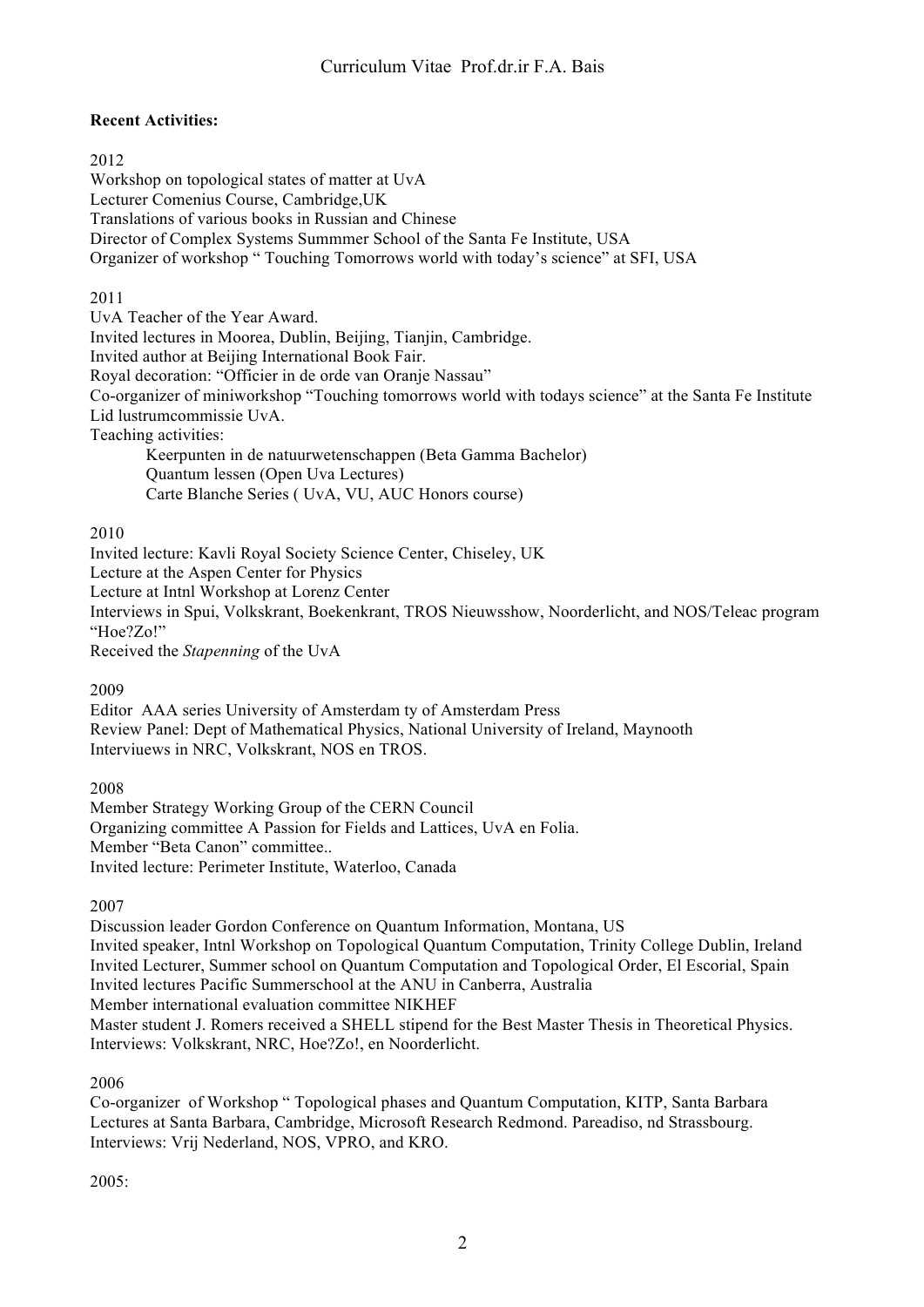Visiting Professor, Yukawa Institute for Theoretical Physics, Kyoto, Japan Visiting Scholar, ANU, Canberra, Australia Visitiong Scientist, Santa Fe Institute, Santa Fe , New Mexico

### **Organization/management/reputation**

- 2006- Member CERN Council Strategy Working Group
- 2004-2010 Dutch scientific delegate in CERN Council
- 2002- Elected member of the Royal Holland Society of Sciences and Humanities in Haarlem
- 2002-2009 Member of the board of the Dutch Platform for Physics
- 2001- 2009 Member of the board of the "K.L. Poll Foundation for Education, Art and Sciences (Amsterdam)
- 2000-2009Member of the Council for Physics and Astronomy of the Royal Dutch Academy of Sciences (Chairman from May 2004)
- 1997- `05 Director of the Institute for Theoretical Physics (UvA)
- 1993- `98 Chairman of the executive board of the Dutch Research School for Theoretical Physics (DRSTP).
- 1991- `99 Member of the governing board of the FOM
- 1990- 2000 Member of the board of the Center for High Energy Astro-physics (CHEAF)
- 1986- 2010 Member of the Section for Theoretical High Energy Physics of the FOM (from 1991-1996 as chairman)
- 1986- '93 Member of the board of the Institute for Theoretical Physics (UvA) (from 1988-'92 as chairman)
- Active committee work at the UvA for the national educational and research evaluations of the Physics Departments in 1996, 2002 and 2004
- Member of organizing committees of following international conferences and workshops that took place in the Netherlands:
	- Meeting on trends in relativity and astrophysics `Journées Relativistes', May 1992, 180 participants
	- International Symposium on Lattice Field Theory 'Lattice 92', September 1992, 300 participants
	- Conference on string theory `Strings '97', June 1997, 300 participants.
	- This also included the symposium `Gravity, Black Holes & Strings' with 600 participants. Speakers were Brian Greene, Hawking, 'tHooft, Susskind and Witten.
	- Symposium "Trends in Theory", Dalfsen, The Netherlands, 1997 and 1999
	- Symposium in honor of H.C. Capel "Demons, Wavelets and Chaos", Amsterdam, The Netherlands, 2001
	- Workshops in Amsterdam on String Theory and Quantum Gravity in 1998, 1999, 2000, 2001 and 2002.

# **Research Activities Summary**

My research activities are well summarized by my list of publications and supervised dissertations, both of which I have included. My work has over the years covered a wide range of topics in field theory and starting in '84, also many aspects of string theory. The program on Theoretical High Energy Physics of the Institute for Theoretical Physics of the University of Amsterdam, scored very high (4.5) in the 1996 comparative quality assessment of Physics Research in the Netherlands, whereas in the related citation analysis our score was the highest among the High Energy Theory Groups in the country as well as highest among althea physics groups of the University of Amsterdam. A strong effort was made to build up a first class research groups in both Condensed Matter Theory and String Theory at the Theoretical Institute of the University of Amsterdam. On the national level I was one of the initiators of the Dutch Research School for Theoretical Physics.

My own research has in recent years been concerned with developing physical applications of a new symmetry concept denoted as *quantum (double) symmetry*. The structural properties of Hopf algebra's precisely describe what physicists call *topological interactions*. This line of research was started with M. de Wild Propitius quite some years ago, where we discovered novel types quantum statistics. This work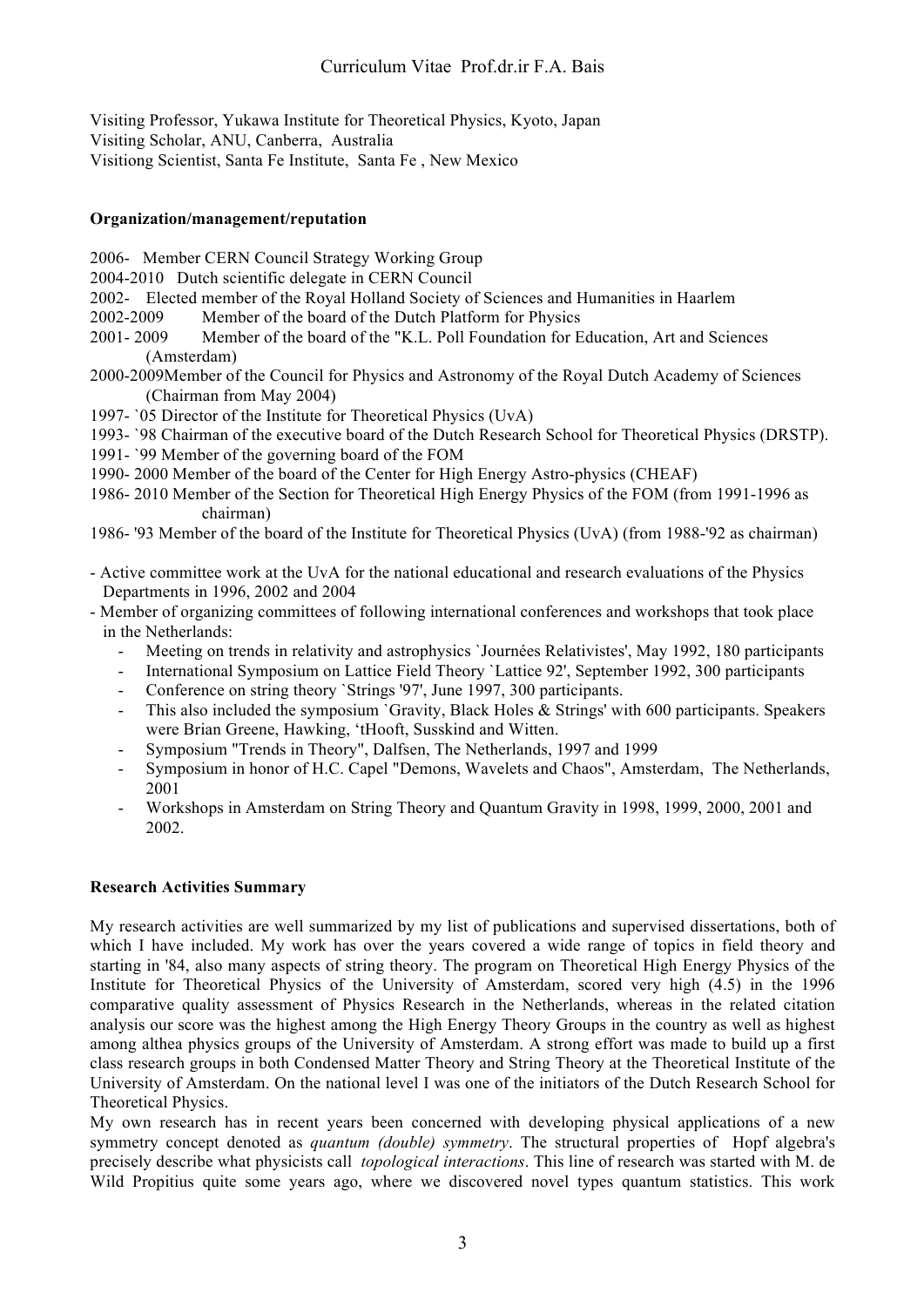combines semi-classical analysis of spontaneously broken gauge theories in various dimensions and *topological field theory* with notions of *duality*; nowadays of interest both in field and in string theory but also in condensed matter physics (topological order, topological phases, Quantum Hall physics, Bose Einstein Condensates, Nematics, Superfluid Helium etc.). Some of these ideas are also at the roots of any physical implementation of *topological quantum computation*. As we showed recently, another interesting aspect of topological interactions in three dimensions is the occurrence of *core instabilities of defects*. At the moment this work is pursued in collaboration with some students (L.Kampmeijer) and with B. Schroers (H-Watts University, Edinburgh), J. Slingerland (Microsoft Research, Seattle) and T. Koornwinder (KdV Institute for Mathematics, Amsterdam). In recent years I have held visiting professorships at the Santa Fe Institute, the Yuakawa Institute in Kyoto, and the Australian National University in Canberra. At the Kavli Institute for Theoretical Physics in Santa Barbara, California, I was coorganizer of an international workshop on topological order and quantum computation in the spring 2006, in collaboration with J. Presskill (Caltech) and C. Nayak (UCSB). I was coorganizer of a similar workshop in Dublin (IAS and University College) which took place in September 2007.

#### **List of supervised PhD Theses**

| Bouwknegt, P.G.                                                                            |
|--------------------------------------------------------------------------------------------|
| An Algebraic Approach towards the Classification of 2-Dimensional Conformal Field Theories |
| $(1988)$ .                                                                                 |
| Batenburg, P.                                                                              |
| Gravity and Gauge Theories in Higher Dimensions                                            |
| $(1988)$ .                                                                                 |
| Sijs, A.J. van der                                                                         |
| Monopoles and confinement (1991),                                                          |
| Copromotor: dr. J. Smit                                                                    |
| Driel, P. van                                                                              |
| Construction and Application of Extended Conformal Symmetries (1992).                      |
| Vos, K. de                                                                                 |
| Coset algebras, integrable hierarchies and matrix model constraints (1992).                |
| Kalau, W.                                                                                  |
| On BRST quantisation of constrained systems (1992),                                        |
| Copromotor: dr. J.W. van Holten                                                            |
| Rietdijk, R.                                                                               |
| Applications of supersymmetric quantum mechanics (1992),                                   |
| Copromotor: dr. J.W. van Holten                                                            |
| Tjin, T.                                                                                   |
| Finite and Infinite W algebras (1993).                                                     |
| Wild Propitius, M.D.F. de                                                                  |
| Topological Interactions in Broken Gauge Theories (1995).                                  |
| Muller, N.M.                                                                               |
| Topological Interactions and Quantum Double Symmetries (1998).                             |
| Slingerland, J.                                                                            |
| Hopf Symmetry and its Breaking; Braid Statistics and Confinement in Planar Physics (2002). |
| Striet, J.                                                                                 |
| Alice Electrodynamics; On the gauging of Charge Conjugation Symmetry (2003).               |
| Kampmeijer, L.                                                                             |
| Non-Abelian Electric-Magnetic Ssymmetry and Fusion Rules for Monopoles and Dyons (2009)    |
| Romers, J. C.                                                                              |
| Topological order in condensed matter physics (2012)                                       |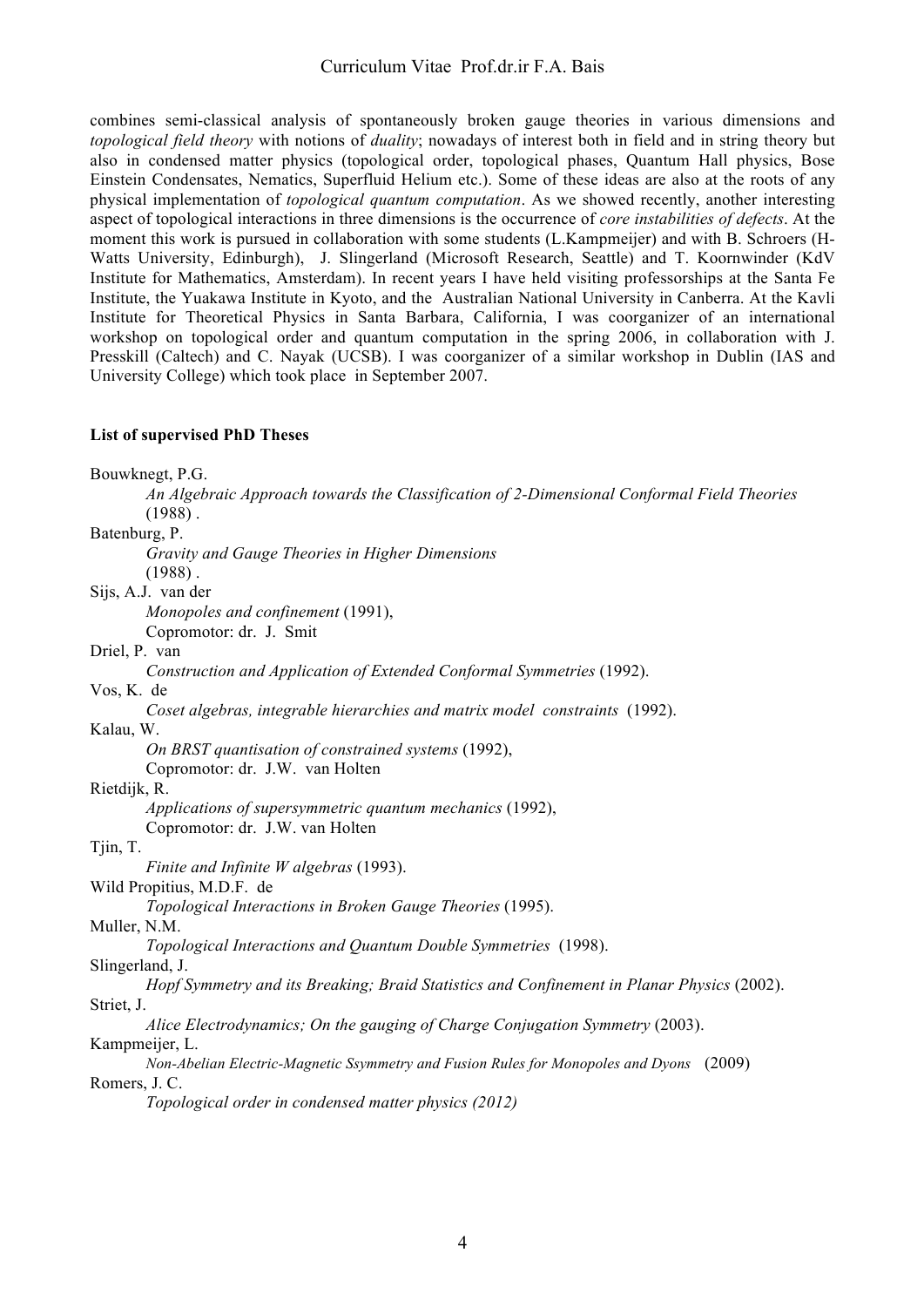### **List of supervised Postdoctoral fellows**:

| Birmingham, D. | 1992-1995 (Irish)   |                        |
|----------------|---------------------|------------------------|
| Gaite, J.      | 1993-1994 (Spanish) |                        |
| Lazzarini, S.  | 1994-1995 (French)  |                        |
| Miao, Y.G.     | 1995-1996 (Chinese) |                        |
| Schroers, B.J. | 1995-1999 (German)  |                        |
| Baptista, J    |                     | 2006-2010 (Portuguese) |

### **Teaching activities**

Undergraduate and Master-level Courses:

- Special Relativity
- Electrodynamics (all levels)
- Quantum Mechanics (all levels)
- Quantum Field Theory

Graduate courses:

- Topological defects in Gauge Theories
- Gravity and Big Bang Cosmology
- String Theory
- Conformal Field Theory
- Symmetry as a Language of Nature

The advanced courses were also taught at international summer schools like Cargèse, Banff, Corfu, Durham, Trieste and Scheveningen and at national research schools in Beekbergen (FOMHth), Enschede (FOM Hth and FOM/SMC), Egmond aan Zee (Fantom), and Dalfsen (DRSTP). Some of these have been presented as `capita selecta' lecture series at the universities of Utrecht, Leiden and Amsterdam.

I regularly give lectures popularizing science and physics in particular, for audiences varying from bright kids to curious managers on topics like `The early Universe', `String Theory', `Feynman', `Turning points in Physics', `Reflections on Physics and Religion', `Particle Physics', `Gravity and Big Bang Cosmology'. These include so-called Master Classes at the University of Amsterdam for gifted high school students and Master Courses for physics teachers. In association with University of Groningen I have for many years been involved in teaching and organizing a module on the Natural Sciences at Cambridge University with Peter Goddard, John Barrow, Simon Conway Morris and Richard Bentley (Sanger Institute) and others. In 2003/2004 I have – in collaboration with some astrophysics, biochemistry and biology colleagues -- set up a transdisciplinary science courses at the University of Amsterdam for the Beta-gamma bachelor program and as an open UvA lecture series. Both initiatives have been very successful and reach an ever increasing number of students. I have appeared in numerous Radio and TV programs related to science in general (AVRO, VPRO, ATV, BRT).

# **Books**

*Kwanta, kwinkslagen en kwakzalvers,* Amsterdam University Press (2010), *Keerpunten: Momenten van waarheid in de natuurwetenschap,* Amstyerdam University Press (2009) *In Praise of Science: Curiosity, Understanding and Progress,* MIT Press (2010) *De sublieme eenvoud van relativiteit: een visuele inleiding,* Amsterdam University Press (2007) *Very Special Relativity: A pictorial Guide,* Harvard University Press (2007) *De Natuurwetten: Iconen van onze kennis,* Amsterdam University Press (2005) *The Equations: Icons of our Knowledge,* Harvard University press (2005)

From these books have now altogether appeared translations in 17 different languages.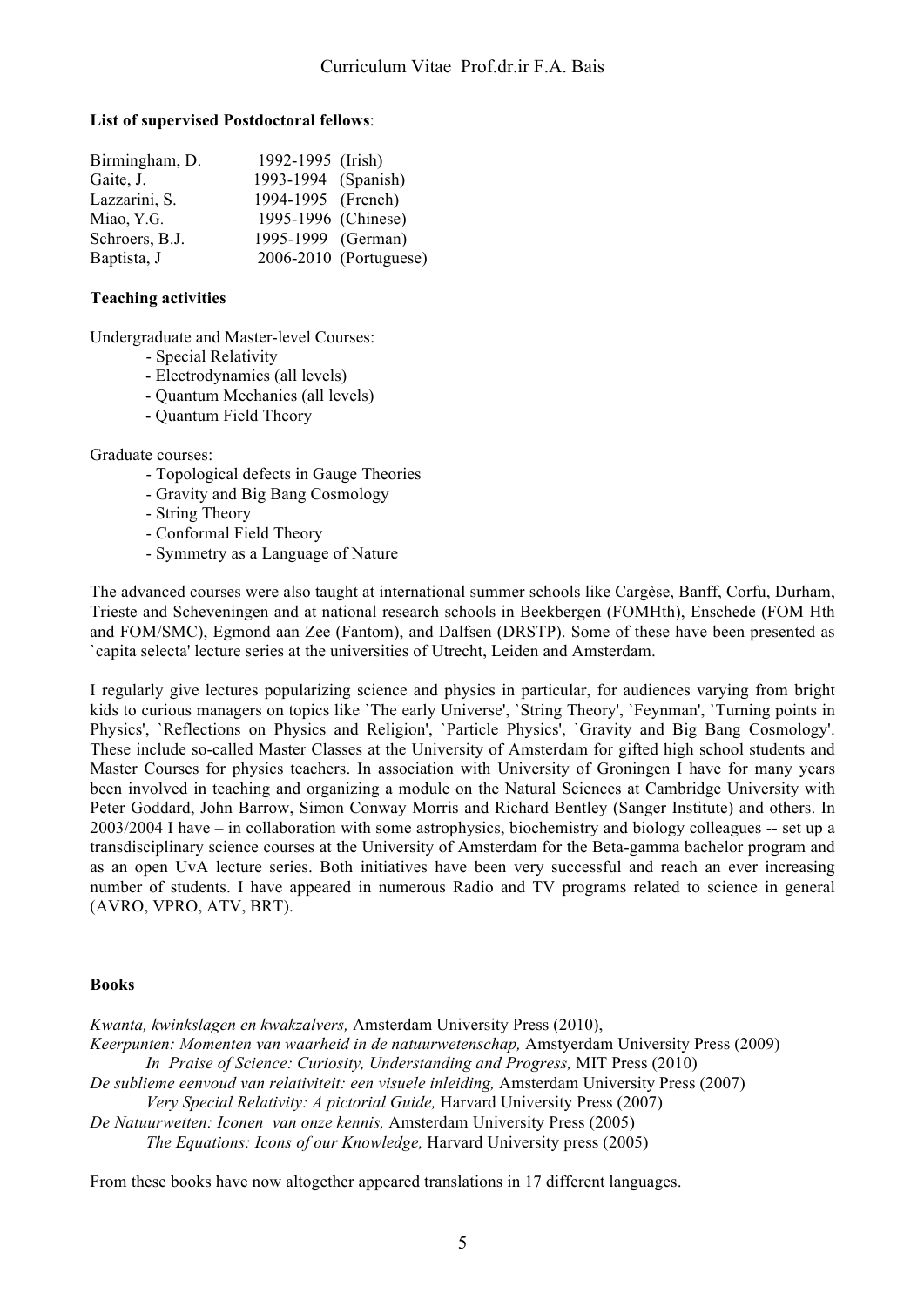# **Popular Writings on Science and Society**

I have already fior many years been writing on science in papers and magazines:

- *Windowdressing*, LRPLN. 2008-3, column in blad voor leerplanontwikkeling
- *Nooit meer rechtdoor,* Etty Hillesum lecture 2004, Thieme, Deventer, 2004
- *Op weg naar het multiversum ,* Academische Boekengids 59, 2006
- *It ain't necessarily so..,*Theologie in het licht van de natuurwetenschappen., Rapport KNAW bijeenkomst over de wetenschappelijkheid van de Theologie (2004)
- *Sneller dan licht?*, Natuur & Techniek, November (2002).
- *De biologisering van de wetenschap*, Hypothese, Tijdschrift NWO,May 2001.
- *Braanwerelden in een metakosmos*, Natuur & Techniek, March 2001.
- *Vernieuwingsimpuls voor baanbrekend onderzoek*, column in FOM expres, 7, 4(2000).
- *Tijd stroomt ook terug*, De Ingenieur, 8, 6-10 (2000)
- *10 recepten voor een nobelprijs*, article in De verdieping, Trouw, September 19, (2000).
- *No pressure like peer pressure*, Tijdschrift voor wetenschap, technologie & samenleving, jaargang 8 nr.2, 52-53 (2000).
- *Ultieme theorie in wording*, Natuur & Techniek 1, 36-37 (2000).
- *Over het slachten van een kip met gouden eieren*, Tijdschrift voor wetenschap, technologie & samenleving, Jaargang 6 nr 1, 18-22 (1998).
- Interview*:Triomf van het snelle nut*, Wetenschappelijke bijlage Volkskrant, 28 March 1998.
- *Kan de wetenschap de grote onbekenden elimineren*, Bijdrage VU Symposium "Why this World?" (Amsterdam, 1997), In de Marge, Jaargang 7, nr 1, 17-28 (1998).
- *De wetenschap het graf in geprezen*, Hypothese 15, 8-9 (1997).
- Interview: *De ijzeren greep van de natuurwetenschappen*, Ned. Tijdschr. v. Nat. 63, 154-156 (1997).
- Contribution to the article "*Retourtje zwart gat*" by Van Delft in the newspaper NRC of June 14, 1997.
- Contribution to the article "*De wereld is een snarenspel*" by Van Maanen in Het Parool of February 8, 1997.
- *Kennisconfrontaties,* in de `Trots van Alfa en Beta', De Bezige Bij, Amsterdam, 1996
- *Door de bomen het bos blijven zien, een theoretisch perspectief*, Ned.Tijdschr.v.Nat. 62/6 (1996) 116-121
- *Wet en Wanorde, over Chaos in de Fysica*, in ``Orde en chaos in de stadsontwikkeling'', N. de Vreeze ed. (Uitgeverij 010, Rotterdam, 1994) 19-42
- *Het nieuwe denken heeft domweg niets met wetenschap van doen,* De Volkskrant, 17 september 1994.
- *Towards a Theory of Nothing – Hypothetical particles and Empty Space*, in ``Stories and Statistics, (University of Amsterdam Press, Amsterdam, 1994) 88-94.
- *Een illusie armer een ervaring rijker*, Stroom, 7 (1994) 2-6.
- D. van Delft, `*Brede bèta, Smalle gamma'*, Wetenschaps bijlage, NRC Handelsblad, 9 juni 1994
- *Uitbreiding studieduur TU forse klap voor de beta-drs*, De Volkskrant, 11 mei 1994.
- (met F.A. Muller), *Supersnare*n, Natuur en Techniek, 59(1991)672-696
- *Supersnaren*, Ned.Tijdschr.v.Nat. 8(1991)107-114

# **Some key publications**

- 1. F.A. Bais and J. Slingerland, "Condensate induced transitions between topologically ordered phases", arXiv:0808.0627v1, PhysRevB.79.045316 (2009)
- 2. F.A. Bais, B J. Schroers and J.K. Slingerland, ``Broken quantum symmetry and confinement phases in planar physics,''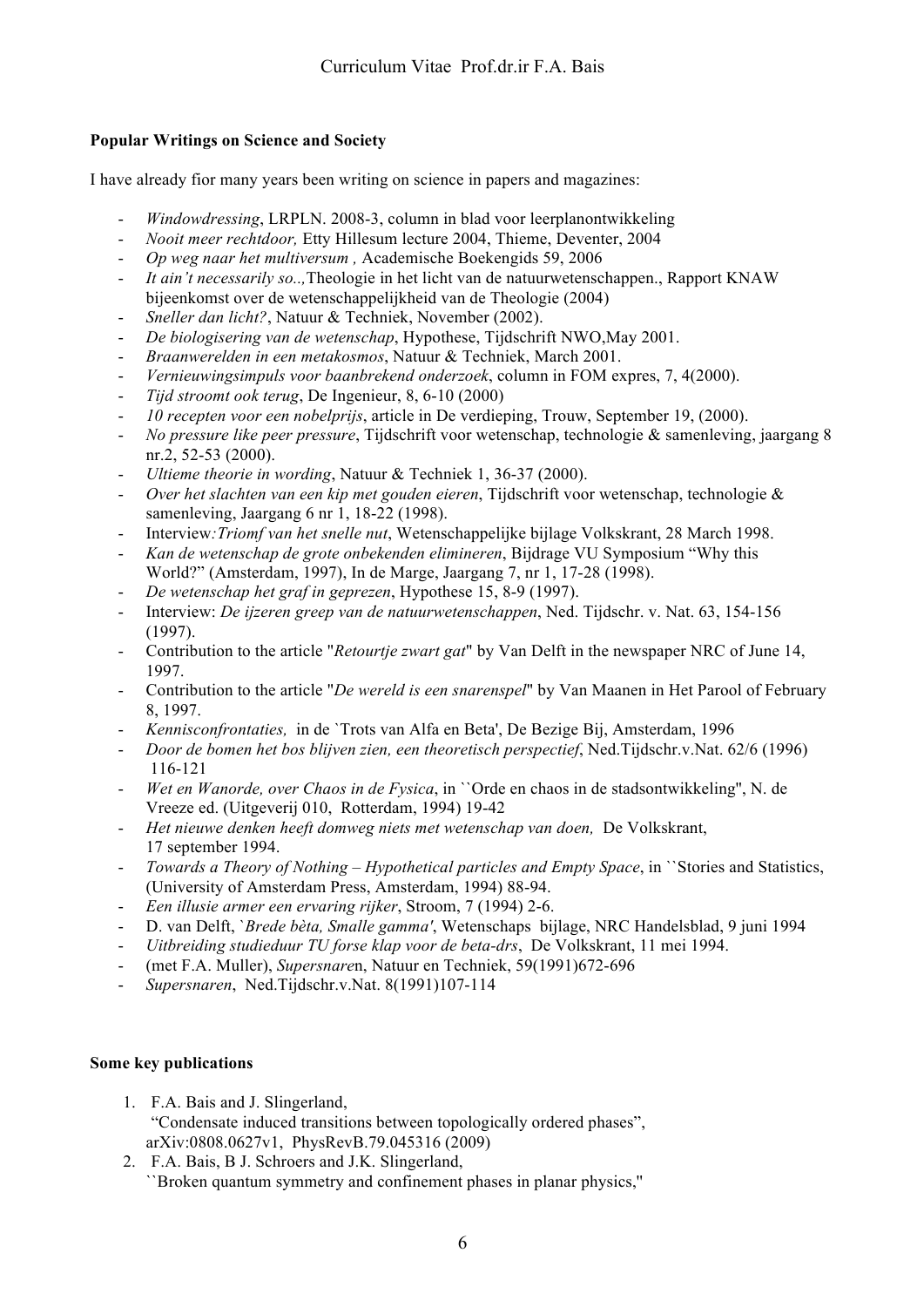Phys.Rev.Lett. 89, 181601 (2002) [arXiv:hep-th/0205117].

- 3. F.A. Bais and J. Striet, ``On a core instability of 't Hooft Polyakov monopoles,'' Phys. Lett. B 540, 319 (2002) [arXiv:hep-th/0205152].
- 4. J.K. Slingerland and F.A. Bais, ``Quantum groups and non-abelian braiding in quantum Hall systems,'' Nucl. Phys. B 612, 229 (2001) [arXiv:cond-mat/0104035].
- 5. B.J. Overbosch and F.A. Bais, ``Inequivalent classes of interference experiments with non-abelian anyons,'' Phys. Rev. A 64, 062107 (2001) [arXiv:quant-ph/0105015].
- 6. F.A. Bais and N. M. Muller, ``Topological field theory and the quantum double of SU(2),'' Nucl. Phys. B 530, 349 (1998) [arXiv:hep-th/9804130].
- 7. F.A. Bais, P. van Driel and M. de Wild Propitius, ``Anyons in discrete gauge theories with Chern-Simons terms, '' Nucl. Phys. B 393, 547 (1993) [arXiv:hep-th/9203047].
- 8. F.A. Bais, P. van Driel and M. de Wild Propitius, ``Quantum symmetries in discrete gauge theories,'' Phys. Lett. B 280, 63 (1992) [arXiv:hep-th/9203046].
- 9. F.A. Bais, T. Tjin and P. van Driel, ``Covariantly Coupled Chiral Algebras,'' Nucl. Phys. B 357, 632 (1991).
- 10. F.A. Bais, P. Bouwknegt, M. Surridge and K. Schoutens, ``Coset Construction for Extended Virasoro Algebras,'' Nucl. Phys. B 304, 371 (1988).
- 11. F.A. Bais, P. Bouwknegt, M. Surridge and K. Schoutens, ``Extensions of the Virasoro Algebra Constructed from Kac-Moody Algebras using Higher Order Casimir Invariants,'' Nucl. Phys. B 304, 348 (1988).
- 12. F.A. Bais, ``The Topology of Defects Crossing a Phase Boundary,'' Phys. Lett. B 98, 437 (1981).
- 13. F.A. Bais, ``Flux Metamorphosis,'' Nucl. Phys. B 170, 32 (1980).
- 14. F.A. Bais and D. Wilkinson, ``Exact Monopole Solutions In SU(N) Gauge Theory,'' Phys. Rev. Lett. 41, 601 (1978).

#### **List of Scientific Publications in refereed journals**

1. F.A. Bais, J.C. Romers,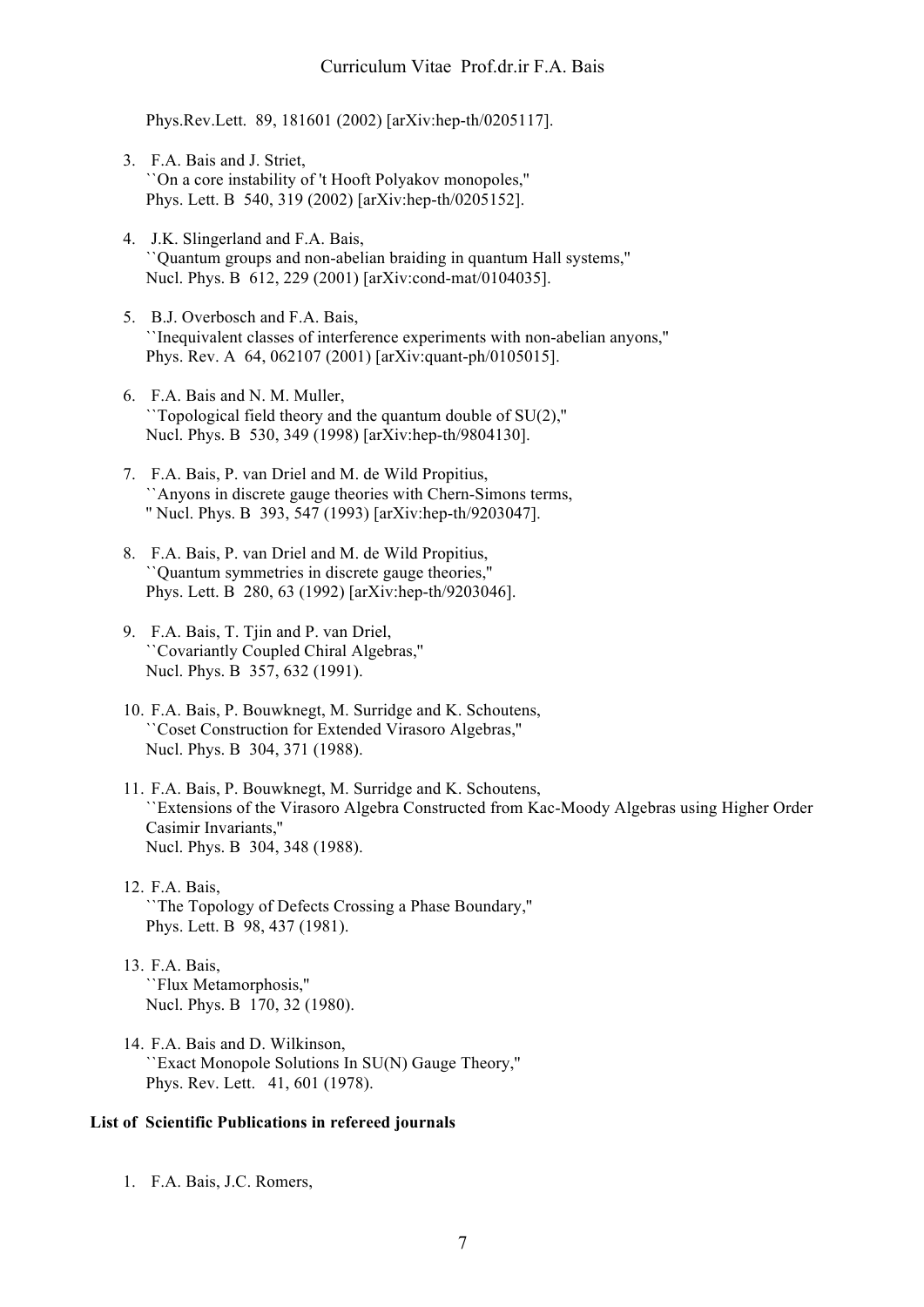"The modular S-matrix as order parameter for topological phase transitions", arXiv:1108.0683

- 2. L. Kampmeijer, F.A. Bais, B.J. Schroers, J.K. Slingerland, "Towards a non-abelian electric-magnetic symmetry: The Skeleton group", arXiv:0812.1230., JHEP 1001 (2010) 095
- 3. F.A. Bais, J.C. Romers "Anyonic order parameters for discrete gauge theories on the lattice." arXiv:0812.2256, Annals Phys. 324 (2009) 1168-1175.
- 4. F.A. Bais, J.K. Slingerland, S.M. Haaker. "A Theory of topological edges and domain walls" arXiv:0812.4596 , Phys.Rev.Lett. 102 (2009) 220403.
- 5. L. Kampmeijer, J.K. Slingerland, B.J. Schroers, F.A. Bais, "Magnetic Charge Lattices, Moduli Spaces and Fusion Rules", arXiv:0803.3376, Nucl.Phys. B806 (2009) 386-435.
- 6. F.A. Bais and J. Slingerland, "Condensate induced transitions between topologically ordered phases", arXiv:0808.0627v1, PhysRevB.79.045316 (2009)
- 7. F.A. Bais and J.D. Farmer, "The physics of information", (in peparation, to be published in "The history of the philosophy of information" , ed. J. van Benthem and P. Bastiaans , Kluwer publishers)
- 8. F.A. Bais, and C.J.M. Mathy, "The breaking of quantum double symmetries by defect condensation," cond-mat/0602115 , Annals Phys. 322 (2007) 552-598
- 9. F.A. Bais, and C.J.M. Mathy, "Nematic phases and the breaking of quantum double symmetries," cond-mat/0602115 , Annals Phys. 322 (2007) 709-735
- 10. F.A. Bais, and C.J.M. Mathy, "Defect mediated melting and the brealing of quantum double symmetries," cond-mat/0602101, Phys.Rev. B73 224120 (2006)
- 11. F.A. Bais, " To be or not to be; monopoles in non-abelian gauge theories", in *50 years of Yang Mills Theory*, (G't Hooft ed.), World Scientific Publishers, Singapore, 2005

``More on core instabilities of magnetic monopoles,'' JHEP 0306, 022 (2003) [arXiv:hep-th/0304189].

13. F.A. Bais and J. Striet,

``Charge instabilities due to local charge conjugation symmetry in (2+1)-dimensions,'' Nucl. Phys. B 666, 243 (2003) [arXiv:hep-th/0304186].

14. J. Striet and F.A. Bais,

``Dynamical vacuum selection in field theories with flat directions in their potential,'' JHEP 0301, 032 (2003) [arXiv:hep-th/0211265].

<sup>12.</sup> J. Striet and F.A. Bais,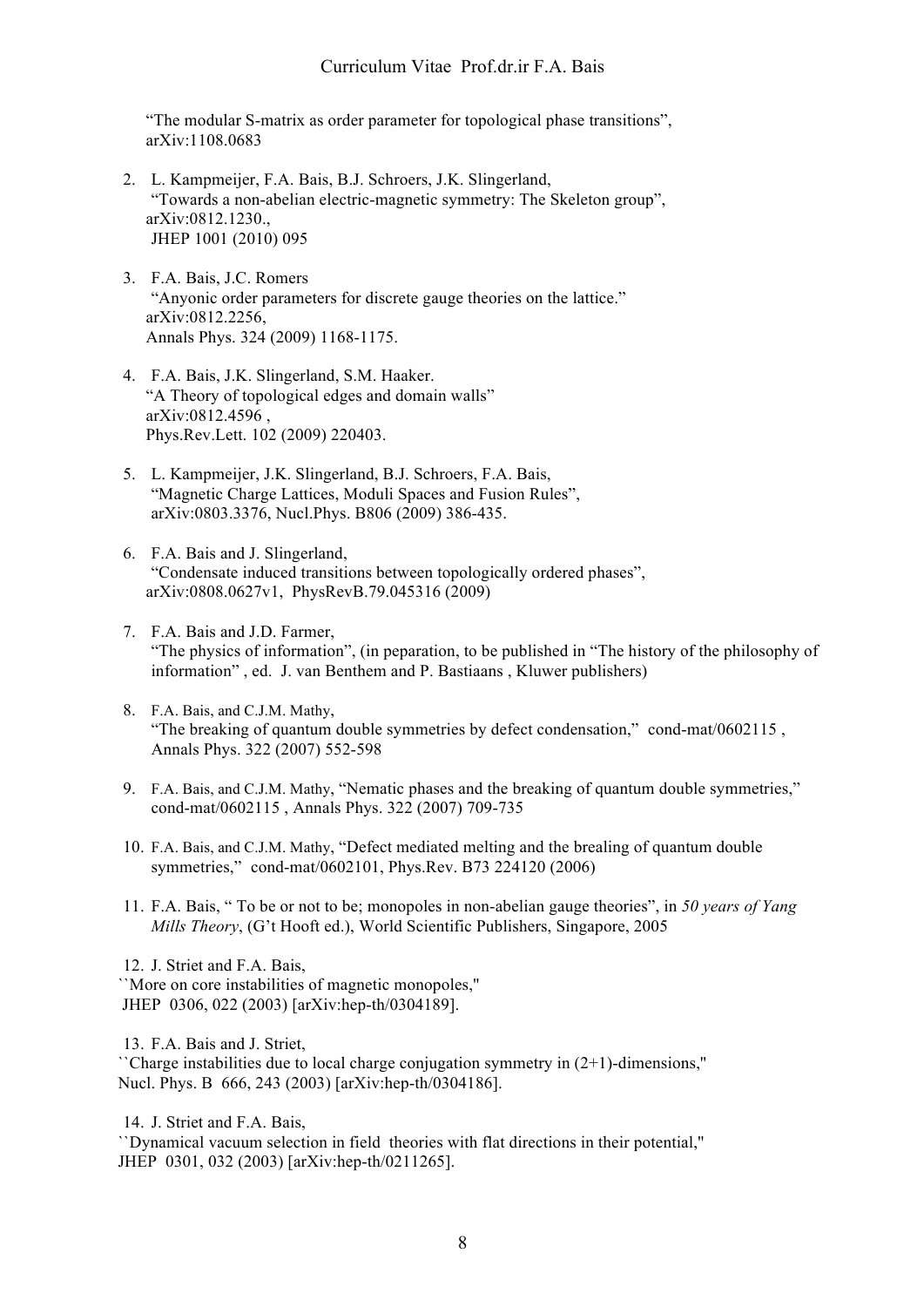15. J. Striet and F.A. Bais, ``Simulations of Alice electrodynamics on a lattice,'' Nucl. Phys. B 647, 215 (2002) [arXiv:hep-lat/0210009].

16. F.A. Bais and J. Striet, ``On a core instability of 't Hooft Polyakov monopoles,'' Phys. Lett. B 540, 319 (2002) [arXiv:hep-th/0205152].

17. F.A. Bais, B J. Schroers and J.K. Slingerland, ``Broken quantum symmetry and confinement phases in planar physics,'' Phys.Rev.Lett. 89, 181601 (2002) [arXiv:hep-th/0205117].

18. F.A. Bais, B.. Schroers and J.K. Slingerland, ``Hopf symmetry breaking and confinement in (2+1)-dimensional gauge theory,'' JHEP 0305, 068 (2003) [arXiv:hep-th/0205114].

19. F.A. Bais, N.M. Muller and B.J. Schroers, ``Quantum group symmetry and particle scattering in (2+1)-dimensional quantum gravity,'' Nucl. Phys. B 640, 3 (2002) [arXiv:hep-th/0205021].

20. B.J. Overbosch and F.A. Bais,

``Inequivalent classes of interference experiments with non-abelian anyons,'' Phys. Rev. A 64, 062107 (2001) [arXiv:quant-ph/0105015].

21. B.J. Schroers and F.A. Bais, ``S-duality in Yang-Mills theory with non-abelian unbroken gauge group,'' Nucl. Phys. B 535, 197 (1998) [arXiv:hep-th/9805163].

22. J.K. Slingerland and F.A. Bais, ``Quantum groups and non-abelian braiding in quantum Hall systems,'' Nucl. Phys. B 612, 229 (2001) [arXiv:cond-mat/0104035].

23. J. Striet and F.A. Bais, ``Simple models with Alice fluxes,'' Phys. Lett. B 497, 172 (2000) [arXiv:hep-th/0010236].

24. T.H. Koornwinder, B.J. Schroers, J.K. Slingerland and F.A. Bais, ``Fourier transform and the Verlinde formula for the quantum double of a finite group,'' J. Phys. A 32, 8539 (1999) [arXiv:math.qa/9904029].

25. F.A. . Bais, E.A. Bergshoeff, B. de Wit, R. Dijkgraaf, A.N. Schellekens, E.P. Verlinde and H.L. Verlinde,

``Strings. Proceedings, International Conference, Strings'97, Amsterdam, Netherlands, June 16- 21,1997,''

26. T.H. Koornwinder, F.A. Bais and N.M. Muller, ``Tensor product representations of the quantum double of a compact group,'' Commun. Math. Phys. 198, 157 (1998) [arXiv:q-alg/9712042].

27. B.J. Schroers and F.A. Bais, ``S-duality in Yang-Mills theory with non-abelian unbroken gauge group,'' Nucl. Phys. B 535, 197 (1998) [arXiv:hep-th/9805163].

28. F.A. Bais and N. M. Muller,

 $\Gamma$ Topological field theory and the quantum double of SU(2),"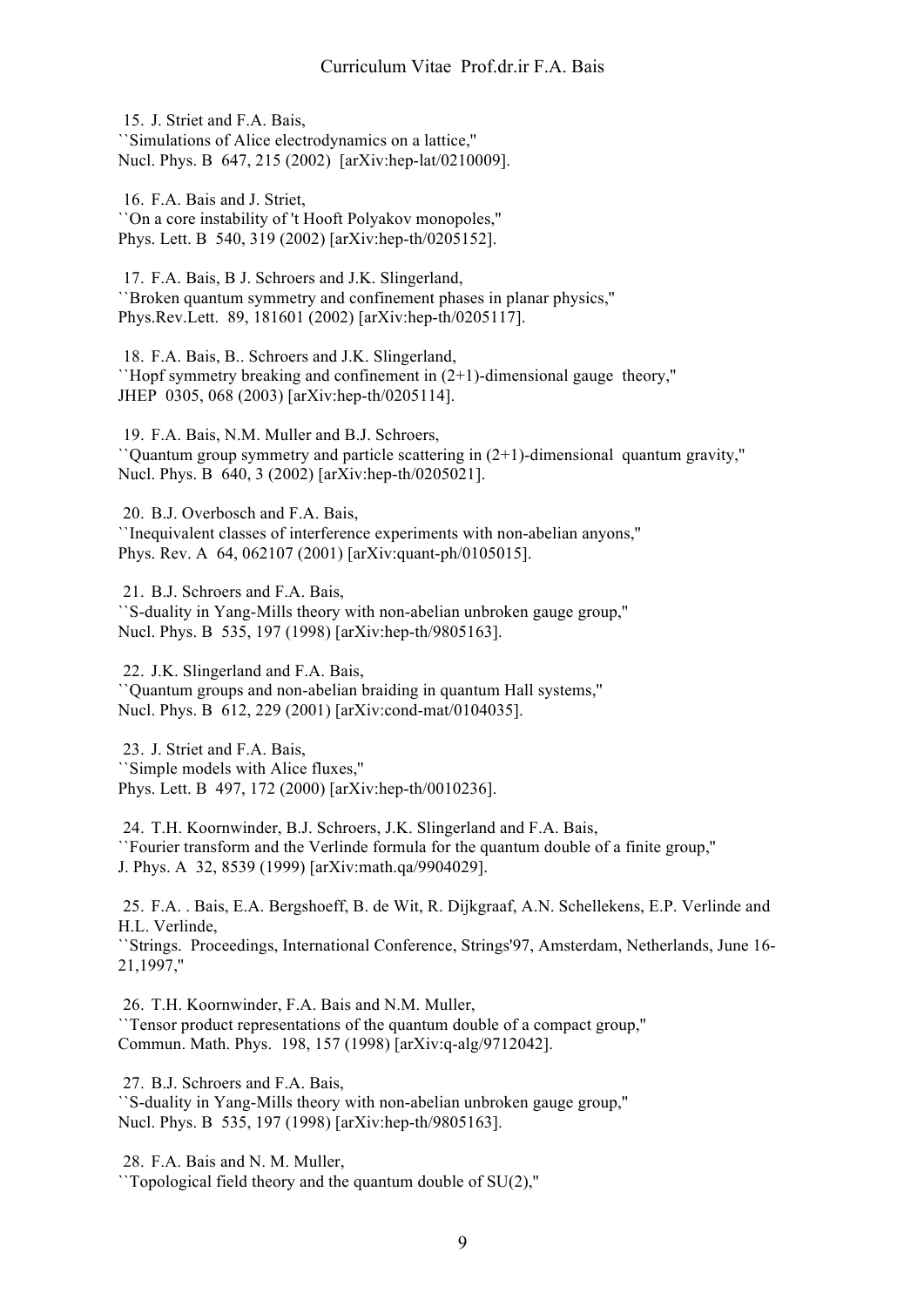Nucl. Phys. B 530, 349 (1998) [arXiv:hep-th/9804130].

29. F.A. Bais and B. J. Schroers, ``Quantisation of monopoles with non-abelian magnetic charge,'' Nucl. Phys. B 512, 250 (1998) [arXiv:hep-th/9708004].

30. M. de Wild Propitius and F.A. Bais, ``Discrete Gauge Theories ,''

Lectures given at CRM-CAP Summer School on Particles and Fields '94, Banff, Canada, 16-24 Aug 1994.

Published in Particles and fields, G.W Semenoff and L. Vinet, eds., CRM series in Mathematics, Springer-Verlag (New York, 1999), 353-439 [arXiv:hep-th/9511201].

31. F.A. Bais and K. de Vos,

``A Coset Construction For Integrable Hierarchies,'' In \*Davis 1989, Proceedings, Differential geometric methods in theoretical physics\* 291-296. (see high energy physics index 30 (1992) No. 9908).

32. F.A. Bais and M. de Wild Propitius, ``Quantum groups in the Higgs phase,'' Theor. Math. Phys. 98, 357 (1994) [Teor. Mat. Fiz. 98, 509 (1994)] [arXiv:hep-th/9311162].

33. F.A. Bais, A. Morozov and M. de Wild Propitius, ``Charge screening in the Higgs phase of Chern-Simons electrodynamics,'' Phys. Rev. Lett. 71, 2383 (1993) [arXiv:hep-th/9303150].

34. F.A. Bais, T. Tjin, P. van Driel, J. De Boer and J. Goeree, ``W algebras, W gravities and their moduli spaces,'' Presented at Trieste Summer School on High Energy Physics and Cosmology, Trieste, Italy, 15 Jun - 3 Jul 1992.

Published in Trieste HEP Cosmol.1992:0398-405 (QCD161:W626:1992) [arXiv:hep-th/9210004].

35. F.A. Bais, P. van Driel and M. de Wild Propitius, ``Anyons in discrete gauge theories with Chern-Simons terms, '' Nucl. Phys. B 393, 547 (1993) [arXiv:hep-th/9203047].

36. F.A. Bais, P. van Driel and M. de Wild Propitius, ``Quantum symmetries in discrete gauge theories,'' Phys. Lett. B 280, 63 (1992) [arXiv:hep-th/9203046].

37. F.A. Bais and P. John, ``Core deformations of topological defects,'' Int. J. Mod. Phys. A 10, 3241 (1995).

38. F.A. Bais, T. Tjin and P. van Driel, ``Covariantly Coupled Chiral Algebras,'' Nucl. Phys. B 357, 632 (1991).

39. F.A. Bais, A. M. J. Schakel, "A Symmetry Classification of Superfluid <sup>3</sup>He phases," J.Phys.:Condens. Matter 1, 1753 (1989)

40. F.A. Bais and K. de Vos, ``The Algebraic Structure of Integrable Hierarchies in Bilinear Form,'' Presented at Trieste Conf. on Recent Developments in Conformal Field Theory, Oct 2-4, 1989. Published in Trieste Conf. Field 1989:0271-279 (QC174.45:T7:1989)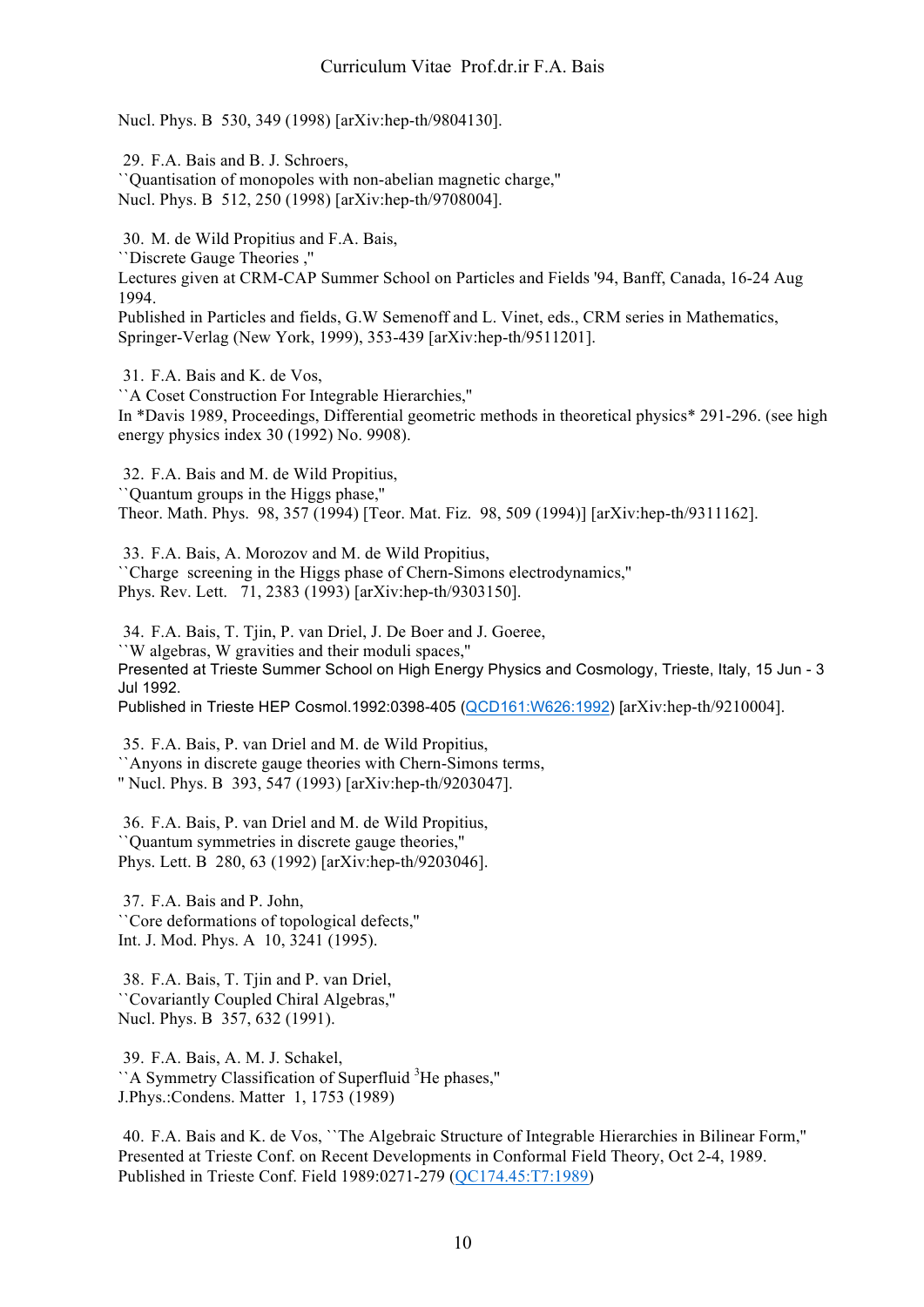41. F.A. Bais, A. M. J. Schakel,  $\mathbb{R}^3$ He Defects Crossing the A<sub>1</sub>-A<sub>2</sub> Phase Boundary," J.Phys.:Condens. Matter 2, 5053 (1990)

42. F.A. Bais and P. Batenburg, ``Dimensional Reduction On Lie Groups,'', Lectures presented at Summer school on High Energy Theory, Corfu, Greece (1987)

43. F.A. Bais and R. Laterveer, ``Exact Z(N) Monopole Solutions in Gauge Theories With Non-adjoint Higgs Representations,'' Nucl. Phys. B 307, 487 (1988).

44. F.A. Bais, P. Bouwknegt, M. Surridge and K. Schoutens, ``Extended Virasoro Algebras,'' ITFA-87-22 Talk presented at the meeting on Perspectives in String Theory, Copenhagen, Denmark, Oct 12-16, 1987. Published in Copenhagen String Th.1987:0023 (QCD161:N451:1987)

45. F.A. Bais, P. Bouwknegt, M. Surridge and K. Schoutens, ``Coset Construction for Extended Virasoro Algebras,'' Nucl. Phys. B 304, 371 (1988).

46. F.A. Bais, P. Bouwknegt, M. Surridge and K. Schoutens, ``Extensions of the Virasoro Algebra Constructed From Kac-Moody Algebras using Higher Order Casimir Invariants,'' Nucl. Phys. B 304, 348 (1988).

47. F.A. Bais, K. J. Barnes, P. Forgacs and G. Zoupanos, ``Dimensional Reduction of Symmetric Gauge Theories,'' In \*Bari 1985, Proceedings, High Energy Physics\*, 60-62.

48. F.A. Bais and A. Taormina, ``Accidental Degeneracies in String Compactification,'' Phys. Lett. B 181, 87 (1986).

49. F.A. Bais, C. Gomez and V. A. Rubakov, ``On the Global Stability of Gravitational Lumps,'' Nucl. Phys. B 282, 531 (1987).

50. F.A. Bais and P. G. Bouwknegt, ``A Classification of Subgroup Truncations of The Bosonic String,'' Nucl. Phys. B 279, 561 (1987).

51. F.A. Bais, F. Englert, A. Taormina and P. Zizzi, ``Torus Compactification for Nonsimply Laced Groups,'' Nucl. Phys. B 279, 529 (1987).

52. F.A. Bais and P. Batenburg, ``Yang-Mills Duality in Higher Dimensions,'' Nucl. Phys. B 269, 363 (1986).

53. F.A. Bais, K. J. Barnes, P. Forgacs and G. Zoupanos,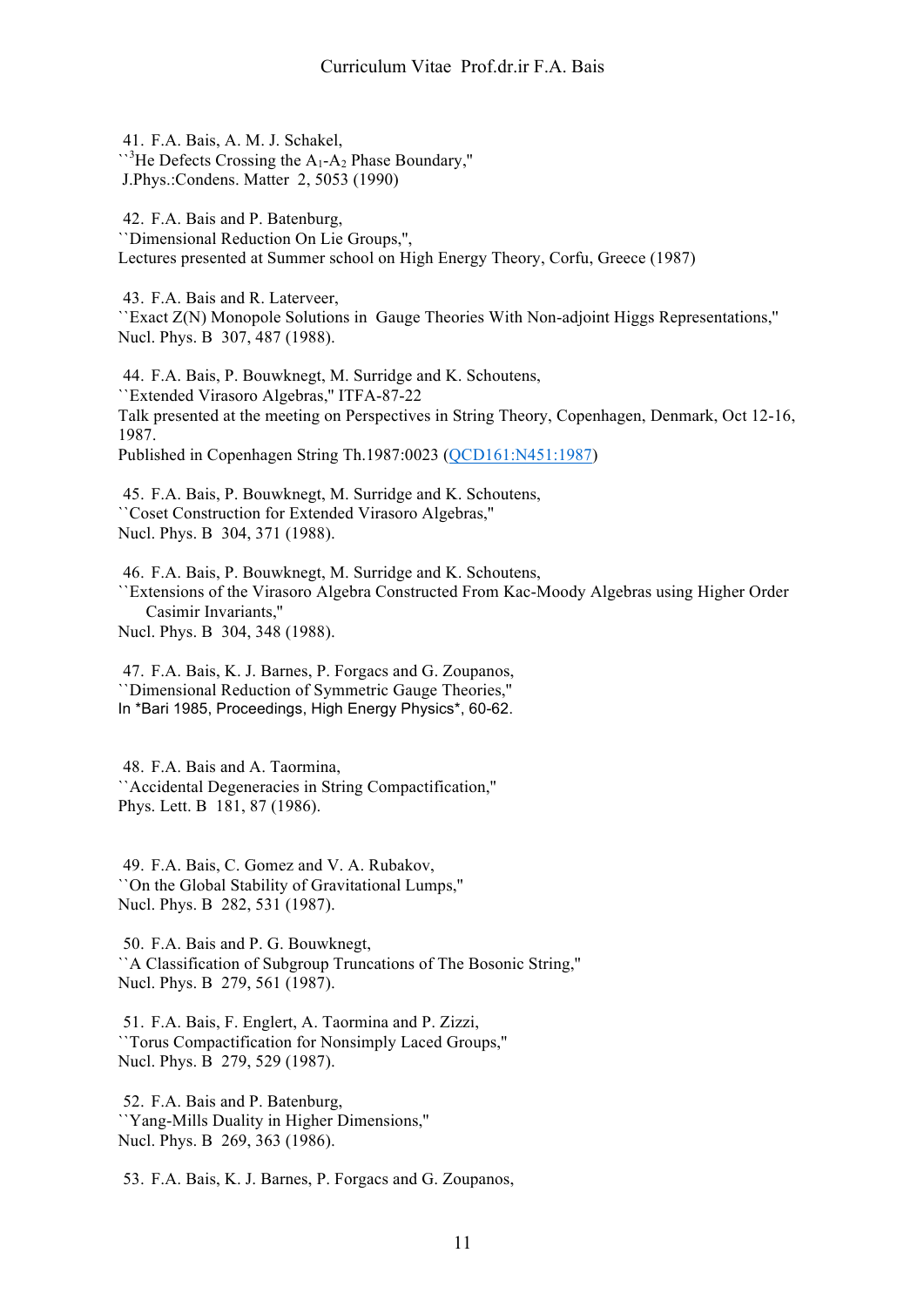``Dimensional Reduction of Gauge Theories yielding Unified Models Spontaneously Broken To SU(3)  $X U(1)$ ,"

Nucl. Phys. B 263, 557 (1986).

54. F.A. Bais, ``Black Holes in Compactified Supergravity,''

In \*Bad Honnef 1983, Proceedings, Lattice Gauge Theories, Supersymmetry and Grand Unification\*, 249-265.

55. F.A. Bais and P. Batenburg,

``A New Class of Higher Dimensional Kaluza-Klein Monopole and Instanton Solutions,'' Nucl. Phys. B 253, 162 (1985).

56. F.A. Bais and P. Batenburg, ``Fermion Dynamics in The Kaluza-Klein Monopole Geometry,'' Nucl. Phys. B 245, 469 (1984).

57. F.A. Bais, ``Dirac Monopoles, from  $D = 2$  To  $D = 5$ ," Print-84-0097 (UTRECHT), Lecture of a series presented at the Summer School on Progress in Gauge Field Theory, Cargese, France, Sep 1-15, 1983.

58. F.A. Bais, ``Charge Pole Dynamics,'' PRINT-84-0098 (UTRECHT) Lecture presented at Summer School on Progress in Gauge Field Theory, Cargese, France, Sep 1-15, 1983

59. P. van Baal and F.A. Bais, ``Lightlike Singularities in Compactified Supergravity,'' Phys. Lett. B 133, 295 (1983) [Erratum-ibid. B 153, 449 (1985)].

60. F.A. Bais, H. Nicolai and P. van Nieuwenhuizen, ``Geometry of Coset Spaces and Massless Modes of the Squashed Seven Sphere in Supergravity,'' Nucl. Phys. B 228, 333 (1983).

61. P. van Baal, F.A. Bais and P. van Nieuwenhuizen, ``Local Compactification and Black Holes In D = 11 Supergravity,'' Nucl.Phys. B 233, 477 (1984).

62. F.A. Bais, ``Symmetry as a Clue to the Physics of Elementary Particles,'' Lectures Presented at the 5th Scheveningen Conf. on Differential Equations, Scheveningen, Netherlands, Aug 23-28, 1981

63. F.A. Bais,

``Axially Symmetric Monopoles for an Arbitrary Gauge Group,'' In \*Trieste 1981, Proceedings, Monopoles in Quantum Field Theory\*, 111-125.

64. F.A. Bais, J. R. Ellis, D. V. Nanopoulos and K. A. Olive, ``More About Baryon Number Violation Catalyzed by Grand Unified Monopoles,'' Nucl. Phys. B 219, 189 (1983).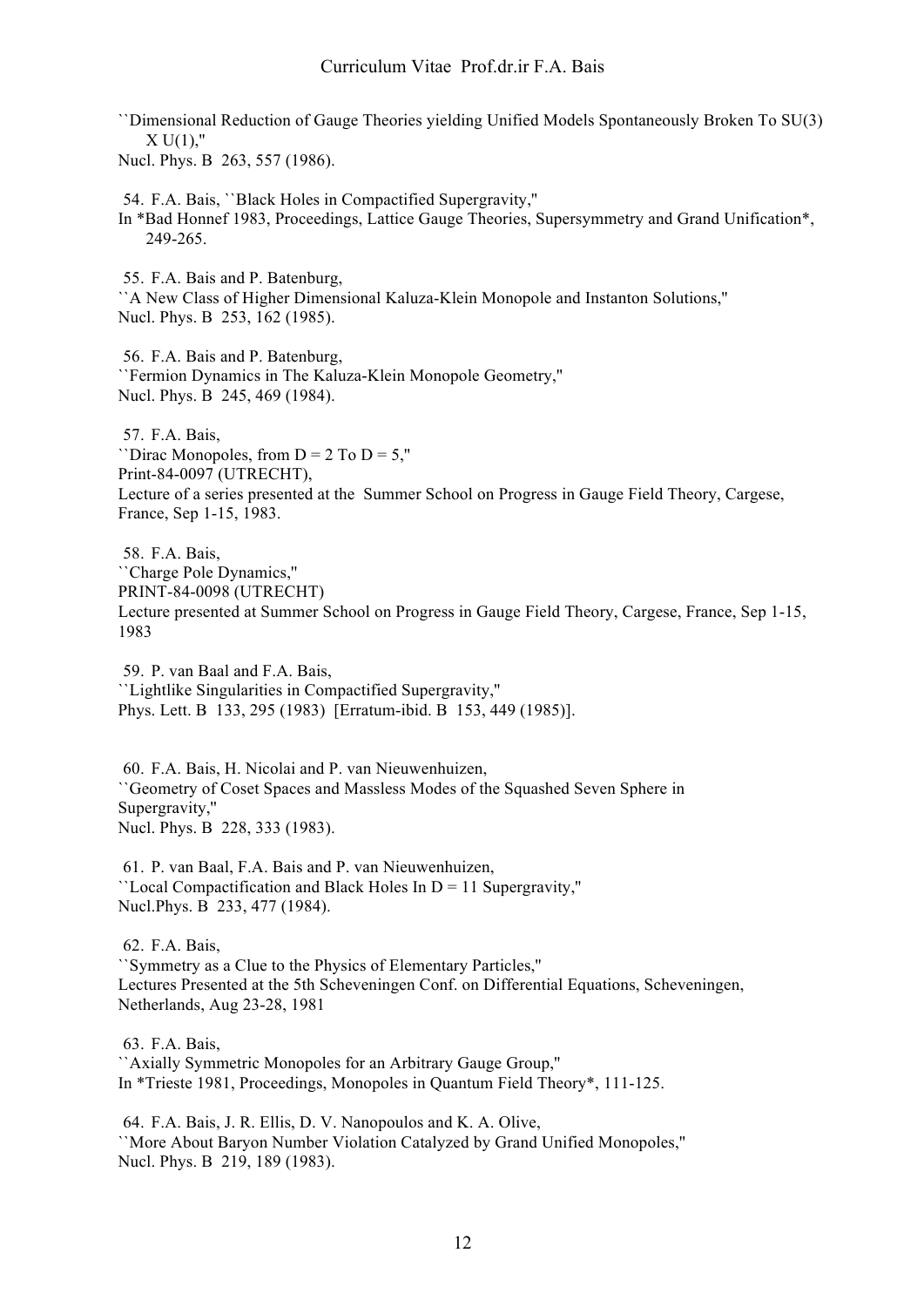65. F.A. Bais and R. Sasaki, ``On the Algebraic Structure of Selfdual Gauge Fields and Sigma Models,'' Nucl. Phys. B 227, 75 (1983).

66. F.A. Bais,

``Topological Excitations In Gauge Theories: An Introduction From The Physical Point Of View,'' Print-82-0039(UTRECHT) ,Lectures Presented at 5th Scheveningen Conf. On Differential Equations, Scheveningen, Netherlands, Aug 23-28, 1981

67. F.A. Bais and R. Sasaki, ``Solution Generation Techniques for Static Axially Symmetric Selfdual Gauge Field Equations,'' Phys.Lett. B 113, 35 (1982).

68. F.A. Bais and R. Sasaki, ``Algebraic Construction of Static Axially Symmetric Selfdual Gauge Fields for an Arbitrary Group,'' Phys. Lett. B 113, 39 (1982).

69. F.A. Bais and P. Langacker, ``Energy Loss Mechanisms and the Annihilation of Confined Monopoles,'' Nucl. Phys. B 197, 520 (1982).

70. F.A. Bais and R. Sasaki, ``On the Complete Integrability of the Static Axially Symmetric Selfdual Gauge Field Equations for an Arbitrary Group,'' Nucl. Phys. B 195, 522 (1982).

71. F.A. Bais, ``The Topology of Monopoles Crossing a Phase Boundary,'' Phys. Lett. B 98, 437 (1981).

72. F.A. Bais and J. M. Frere, ``Composite Vector Fields and TumblingGauge Theories,'' Phys. Lett. B 98, 431 (1981). 73. F.A. Bais and S. Rudaz, ``On The Suppression of Monopole Production in the Very Early Universe,'' Nucl. Phys. B 170, 507 (1980).

74. F.A. Bais and W. Troost, ``Zero Modes and Bound States of the Supersymmetric Monopole,'' Nucl. Phys. B 178, 125 (1981).

75. F.A. Bais, ``Flux Metamorphosis,'' Nucl. Phys. B 170, 32 (1980).

76. F.A. Bais, ``O(3) Symmetric Monopoles and Instantons,'' KUL-TF-79/021, Presented at Int. Workshop on High Energy Physics and Field Theory, Serpukhov, USSR, Jul 9-15, 1979

77. F.A. Bais, ``Magnetic Monopoles in Nonabelian Gauge Theory,'' PhD Thesis, UMI 78-04533

78. D. Wilkinson and F.A. Bais,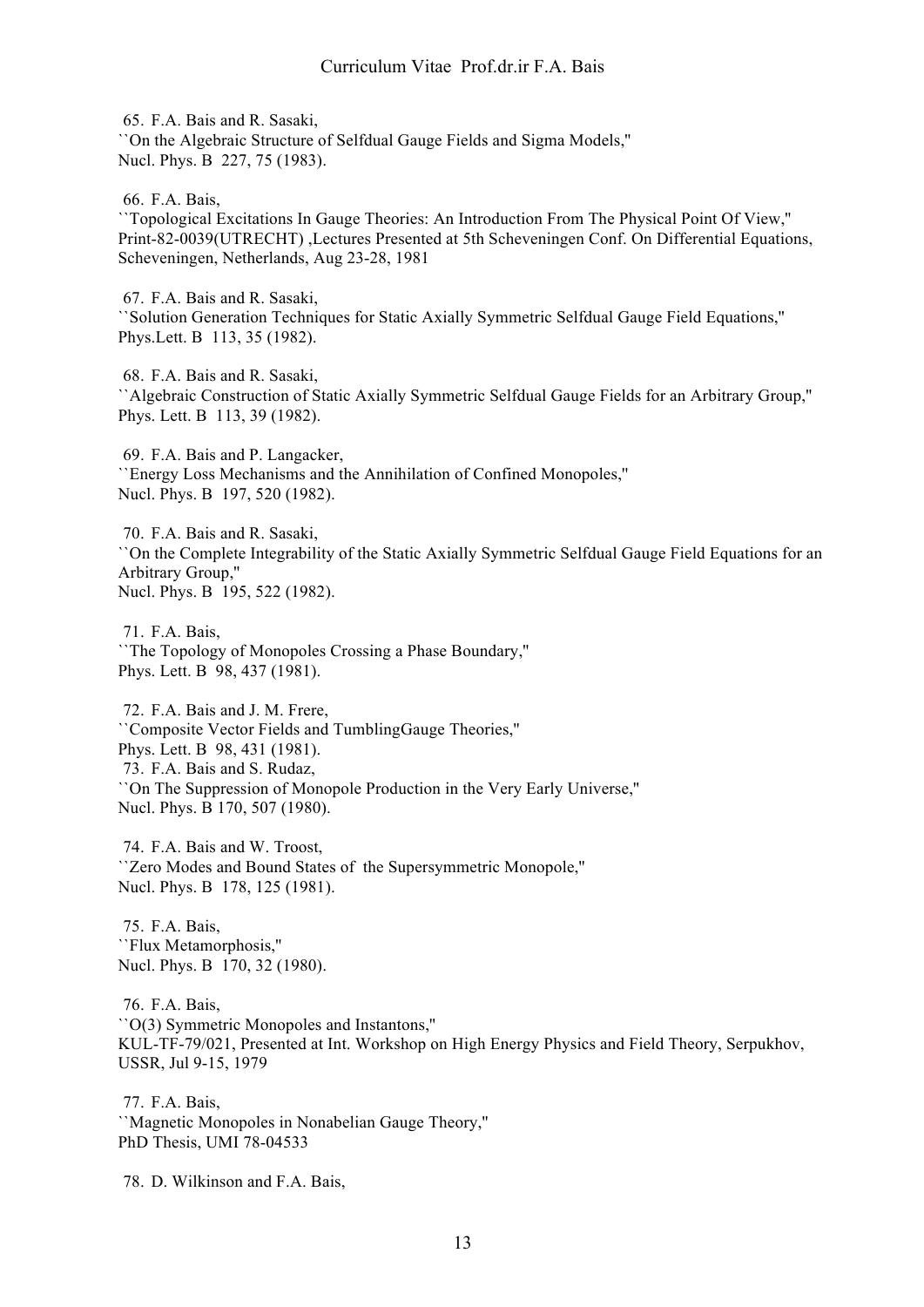``Exact SU(N) Monopole Solutions with Spherical Symmetry,'' Phys. Rev. D 19, 2410 (1979).

79. F.A. Bais and H. A. Weldon, ``Exact SU(N) Instantons with Cylindrical Symmetry,'' Phys. Lett. B 79, 297 (1978).

80. F.A. Bais and H. A. Weldon, ``Exact Monopole Solutions in SU(N) Gauge Theory,'' Phys. Rev. Lett. 41, 601 (1978).

81. F.A. Bais and H. A. Weldon, ``SU(3) Instantons with Cylindrical Symmetry,'' Phys. Rev. D 18, 561 (1978).

- 82. F.A. Bais, ``Charge - Monopole Duality in Spontaneously Broken Gauge Theories,'' Phys. Rev. D 18, 1206 (1978).
- 83. F.A. Bais and H. A. Weldon, ``Determining whether the Higgs Selfcouplings Spoil Asymptotic Freedom,'' Phys. Rev. D 18, 1199 (1978).
- 84. F.A. Bais and J. R. Primack, ``Spherically Symmetric Monopoles in Nonabelian Gauge Theories,'' Nucl. Phys. B 123, 253 (1977).
- 85. F.A. Bais, ``SO(3) Monopoles and Dyons with Multiple Magnetic Charge,'' Phys. Lett. B 64, 465 (1976).
- 86. F.A. Bais and J. R. Primack, ``Integral Equations for Extended Solutions in Field Theory: Monopoles and Dyons,'' Phys. Rev. D 13, 819 (1976).
- 87. F.A. Bais and R. J. Russell, ``Magnetic Monopole Solution of Nonabelian Gauge Theory in Curved Space-Time,'' Phys. Rev. D 11, 2692 (1975) [Erratum-ibid. D 12, 3368 (1975)].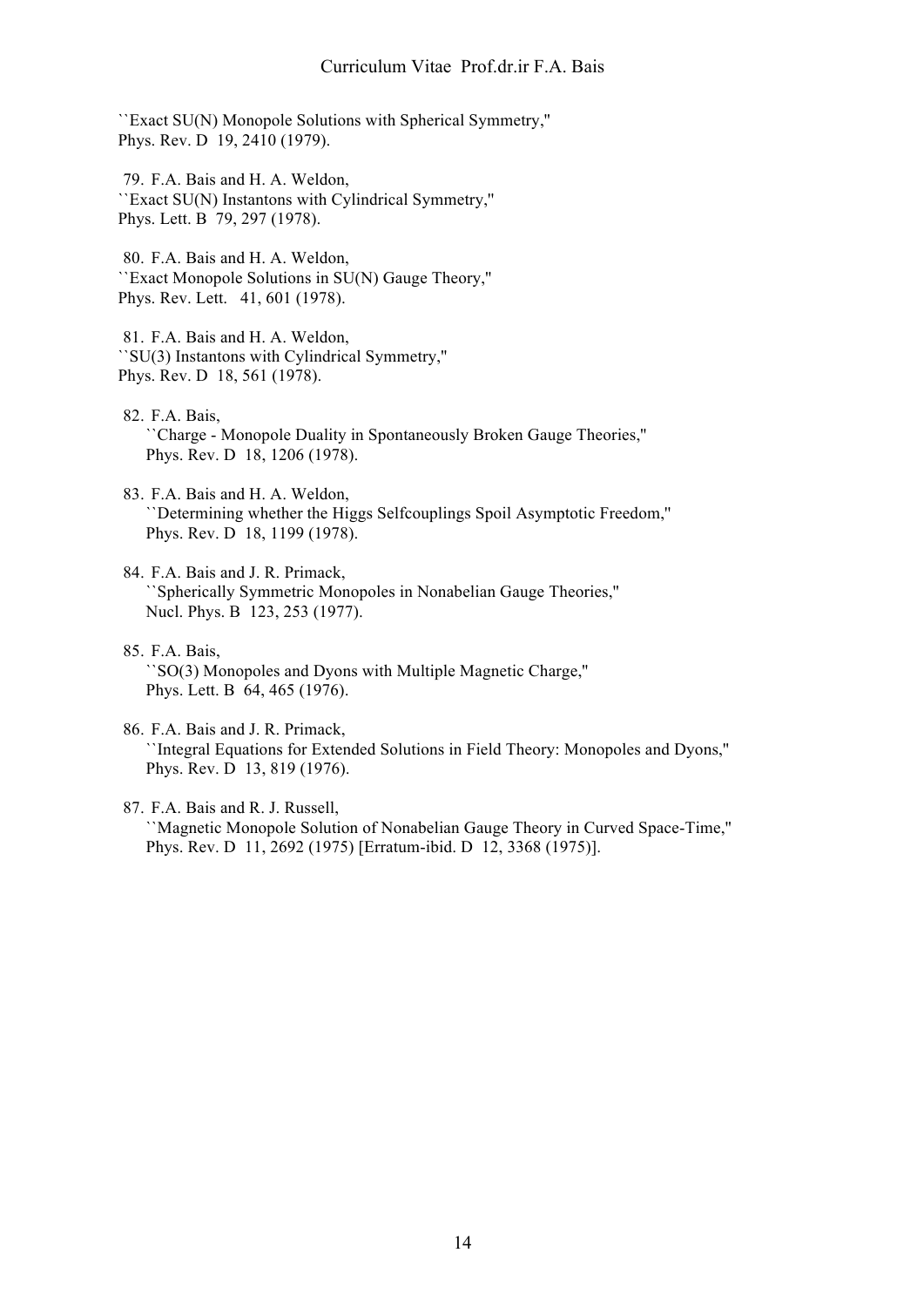# **Research Interests:**

# **Topology, quantum symmetries and (quantum) information theory.**

*Topological properties play an important role in physics on all length and energy scales and therefore manifest themselves in condensed matter systems as well as in the gauge theories of particle physics and in string theory. My research group at the Institute for Theoretical Physics of the University of Amsterdam has been pursuing general questions related to* topological defects*,* topological phases *and* topological interactions*, without a specific physical system in mind. It has been a challenge to try and carry over novel ideas that surfaced in string theory to certain low energy situations in field theory and condensed matter systems. The group had a rather constant composition over the years consisting of two graduate students, master students and usually a postdoc. The work has all along consistently been funded through the program ``Fundamental Interactions`` of the FOM (Foundation for the fundamental research of matter), NWO (the Dutch Organisation for Scientific research) and the University of Amsterdam. The group has active exchanges with groups in the United Kingdom (Edinburgh) and the U.S. (MIT) and Santa Barbara (Microsoft Research). In the following pages a perspective is sketched and some of the results are reviewed*.

# **Topological defects**

Topological properties are of generic importance in almost all field theoretic settings. In nonlinear settings where analytic tools usually fail a topological analysis often yields insights in certain robust features of the system. For example in phases with broken symmetries the appearance of topological defects is generic. These come in many guises, varying from domain walls between different phases (called kinks) or magnetic flux-tubes or vortices (which are line defects), to such peculiar configurations as magnetic monopoles, textures and instantons. The field theoretic description of such objects is non-perturbative in nature, and though a lot has been learned, many features of these defects remain elusive. The research in my group has for the past decade focused on some of the poorly understood features of topological defects, and revealed surprising aspects of their excitation spectra and the unusual interactions they can exhibit.

#### **Moduli space and defect structure**

Defects appear as classical solutions to the field equations carrying (magnetic type) quantum numbers which are conserved because of topological reasons. The classical solution space in a given topological sector contains much information about the additional (electric type) quantum numbers that can be carried by the defect. In this context the interplay of topological and non-topological charges on fluxes and monopoles was studied, also trying to establish non-abelian forms of *duality* (here, duality refers to a hidden symmetry that interchanges magnetic and electric properties of a theory). In this context a lot was learned from the study of *topological field theory*, in particular non-abelian *discrete gauge theories.* These feature topological (magnetic flux) sectors which are characterized by certain non-abelian magnetic charges (conjugacy classes to be specific), whereas the allowed dyonic sectors carry electric charges falling into representations of the stabilizer group of the conjugacy class. This yields an intricate interdependence of admissible electric and magnetic quantum numbers in the semi-classical excitation spectrum of the theory. Important was the discovery that this interplay is a manifestation of a new type of hidden symmetry, denoted as a *quantum group*, whose representations exactly account for the structure just mentioned. It should be added that also for the monopoles in phases with residual non-abelian continuous symmetries, interesting results were obtained which show that a similar picture emerges, but the precise mathematical structure has not yet been fully determined. In other words the algebraic and physical structure reflecting the rather well studied geometry of the moduli (solution) space is still much of a mystery. The important motivation is the fact that the features mentioned are quite generic and do lead to unusual physical phenomena.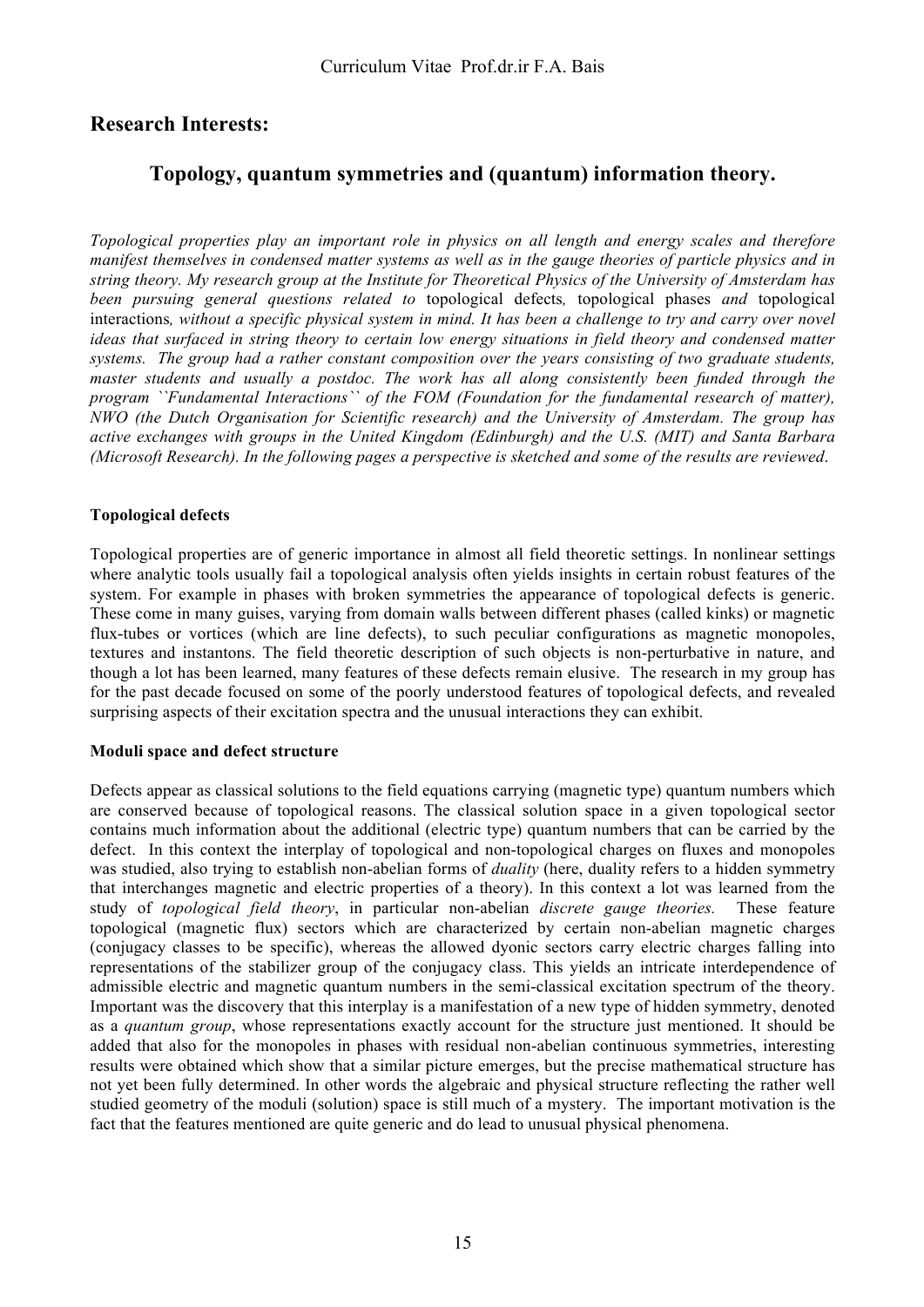### **Topological Interactions**

In a field theoretic setting, interactions are normally taken care of by introducing local interaction terms in the energy function describing the interactions between the various degrees of freedom; these allow the possible exchanges of energy-momentum and possible internal quantum numbers such as spin and charge, respecting the overall conservation laws one wants to impose. In this framework forces are described by the exchange of force-carrying particles such as photons, W-bosons, gluons or phonons. In physical systems one may however encounter another type of interactions, the so-called *topological interactions*, which do not involve the exchange of particles mediating a force, but derive from the nontrivial connectedness of the underlying multi-particle configuration space representing the system. For example, defects in phases with non-abelian residual symmetries, often exhibit nontrivial topological interactions with the other (fundamental and/or topological) degrees of freedom in the theory. These interactions are a consequence of the nontrivial topological properties of the solution space of defects. Physically speaking topological interactions manifest themselves through the possibility of nontrivial *entanglements*, which on the quantum level lead to various scattering phenomena that can be described as non-abelian generalizations of the Ahoronov-Bohm effect. Another exciting consequence is the possibility of exotic, non-abelian quantum statistics for collective excitations in certain phases of the system, as occurring for example in the fractional quantum Hall effect. These peculiar excitations are generically referred to as *(non-abelian) anyons*. These are also envisaged to play a crucial role if it comes to topological realizations of quantum computers. Generically one refers to situations in which the physical excitations carry exotic and fractional quantum numbers as ``*topological phases*'' and these get increasing attention. A beautiful instance of the situation sketched above arises in the theory of general relativity in  $(2+1)$  dimensions - which as was shown by Witten, is a topological field theory. This theory was studied from this perspective and the quantum symmetry underlying its structure was constructed. The Hopf algebra in question turned out to be the quantum double of the group SU(2). Recently we showed how gravitational scattering of particles, with and without spin, can be treated consistently within this framework.

#### **Bose condensates and the breaking of quantum symmetries**

We mentioned the appearance of quantum symmetries - generally speaking Hopf-algebra's - which have the important feature that they allow one to treat topological (say magnetic) and ordinary (say electric) quantumnumbers equal footing. Having states labeled in this universal way it is interesting to study the question of duality and conceivable condensation phenomena. The group recently presented a phase classification of the non-abelian (topological) field theories and the many distinct but allowed types of confinement one may have. These phases are precisely characterized by the breaking of the Hopf symmetry through the condensation of certain well-defined bosonic order-parameter fields (electric, magnetic or dyonic) in the theory. These findings may be linked to certain duality properties of the Hopf symmetries that were found. This phenomenon of the breaking of quantum-symmetries appears to be important and generic in twodimensional physics. My group therefore plans to further explore this topic and its applications in the near future.

#### **Core instabilities of monopoles**

Of particular interest in the present context are phases of theories where different types of topological excitations can coexist, in such a case the topological interactions between these different types may lead to rather exotic physical phenomena. It was shown quite some time ago that in these theories the core of a defect may deform which might lead to *core instabilities*. A simple but interesting theory that exhibits this behavior is a theory denoted as *Alice electrodynamics*, a theory of electromagnetism with the slight modification that the charge conjugation symmetry is realized in a local fashion i.e. as a gauge symmetry. This implies for example that it is not possible to globally (i.e. uniquely) fix the sign of a given charge! One of the exotic properties of the theory is the emergence of the topological concept of *Cheshire charge*, a nonlocalizable manifestation of electric and/or magnetic charge. It was shown that this elusive concept for